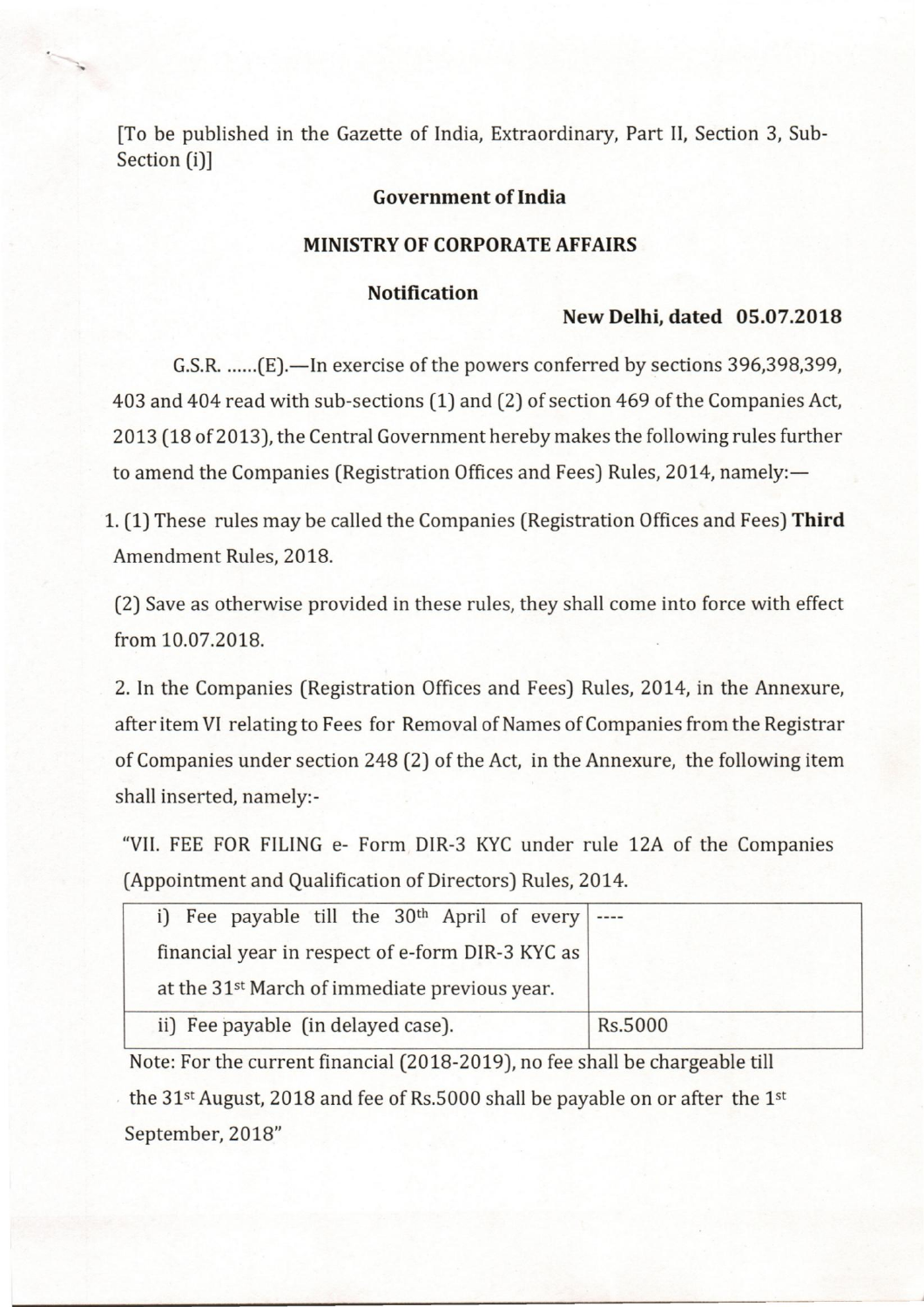## [F. No. 01/16/2013 CL-V (Pt-I)]

 $k$   $\sim$ *~g* 

K.V.R. MURTY, Joint Secretary.

Note: The principal rules were published in the Gazette of India, Part II, Extra ordinary, Section 3, Sub-section (i) *vide* number G.S.R. 268(E), dated the 31st March, 2014 and subsequently amended by:-

| Serial | <b>Notification Number</b> | <b>Notification Date</b> |  |
|--------|----------------------------|--------------------------|--|
| Number |                            |                          |  |
| 1.     | G.S.R. 297(E)              | 28-04-2014               |  |
| 2.     | G.S.R. 122(E)              | 24-02-2015               |  |
| 3.     | G.S.R. 438 (E)             | 29-05-2015               |  |
| 4.     | G.S.R. 493(E)              | 06-05-2016               |  |
| 5.     | G.S.R. 48(E)               | 20-01-2018               |  |
| 6      | G.S.R. 435(E)              | 07-05-2018               |  |

\*\*\*\*\*\*

•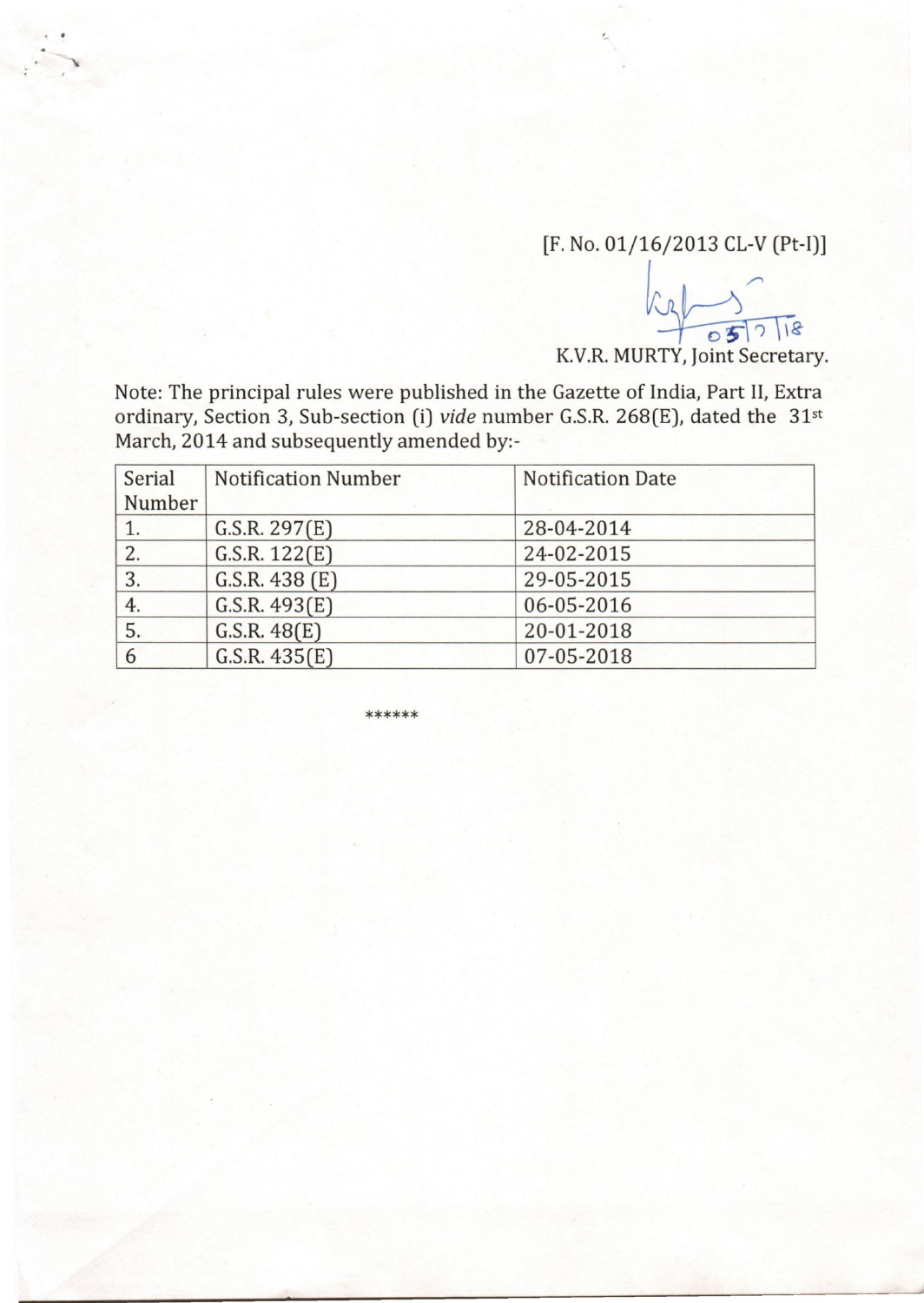# [भारत के राजपत्र, असाधारण, भाग 2, खंड 3, उपखंड (i) में प्रकाशनार्थ] भारत सरकार कारपोरेट कार्य मंत्रालय अधिसूचना

नई दिल्ली, 05 जुलाई, 2018

सा.का.नि..... (अ).- केंद्रीय सरकार, कंपनी अधिनियम, 2013 (2013 का 18) की धारा 469 की उपधारा (1) और उपधारा (2) के साथ पठित धारा 396, धारा 398, धारा 399, धारा 403 और धारा 404 द्वारा प्रदत्त शक्तियों का प्रयोग करते हुए कंपनी (रजिस्ट्रीकरण कार्यालय और फीस)<br>नियम, 2014 में और संशोधन करने के लिए निम्नलिखित नियम बनाती है, अर्थात्:-

1. (1) इन नियमों का संक्षिप्त नाम कंपनी (रजिस्ट्रीकरण कार्यालय और फीस) <mark>तीसरा</mark> संशोधन<br>नियम, 2018 है।

. (2) ये नियम अन्यथा उपबंधित के सिवाए 10 जुलाई, 2018 से प्रवृत्त होंगे।<br>2. कंपनी (रजिस्ट्रीकरण कार्यालय और फीस) नियम, 2014 में, उपाबंध में मद VI के बाद, जो अधिनियम की धारा 248(2) के अधीन कंपनी रजिस्ट्रार से कंपनियों के नाम हटाने की फीस से<br>संबंधित है, निम्नलिखि़त मद को अंतर्विष्ट किया जाएगा, अर्थात् :-

संबंधित है, निम्नलिखित मद को अंतर्विष्ट किया जाएगा, अर्थात् :-<br>"VII. कंपनी (निदेशकों की नियुक्ति और योग्यता) नियम, 2014 के नियम 12क के अधीन ई-प्ररूप डीआईआर-3-केवाईसी फाइल करने के लिए फीस -

|     | तत्काल पूर्व वर्ष की 31 मार्च तक ई-प्ररूप |            |
|-----|-------------------------------------------|------------|
|     | डीआईआर-3-केवाईसी के संबंध में प्रत्येक    |            |
|     | वित्तीय वर्ष की 30 अप्रैल तक देय फीस      |            |
| ii) | देय फीस (विलंब के मामलों में)             | $5000$ रु. |

1